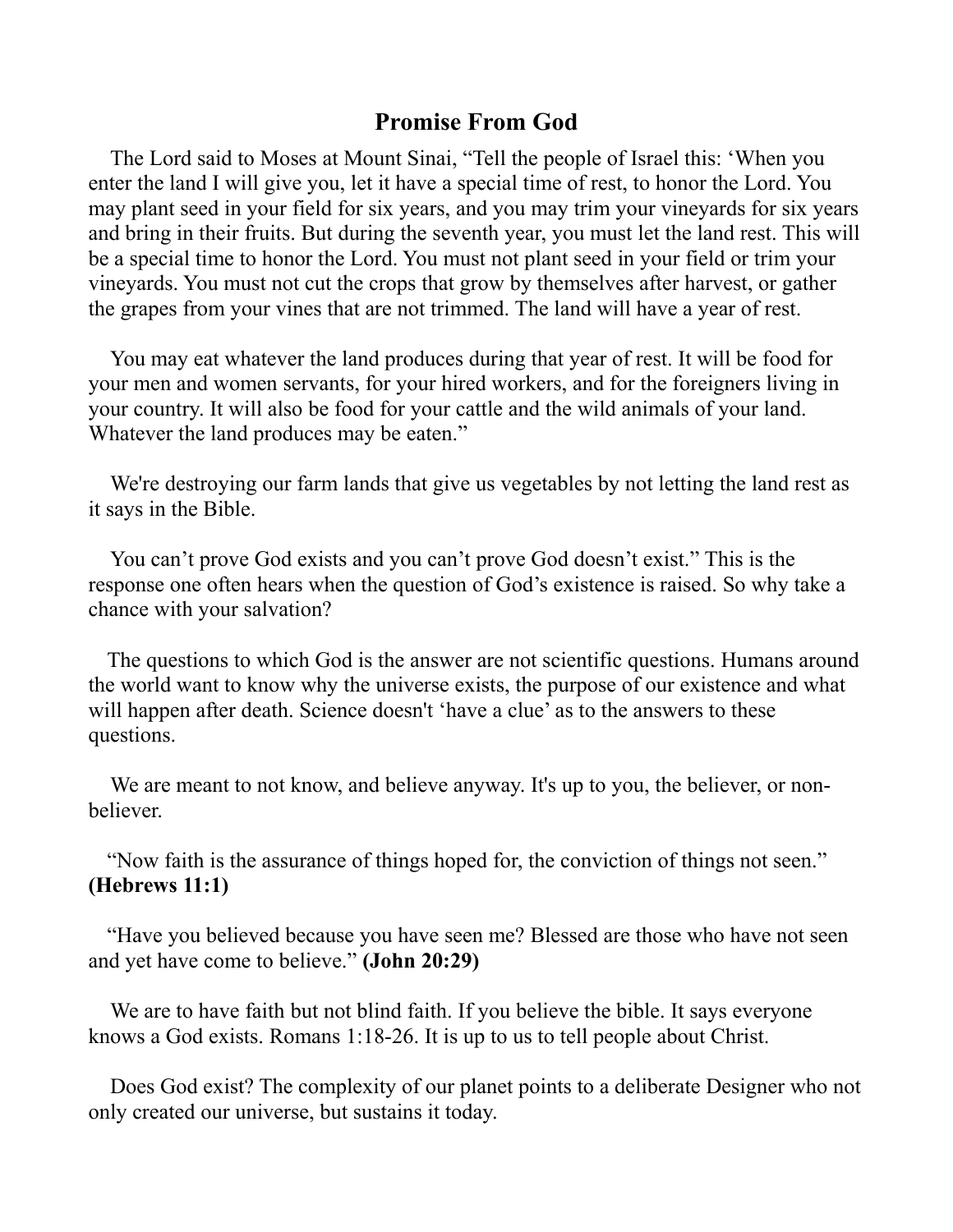Many examples showing God's design could be given, possibly with no end.

Three out of five scientists do not believe in God, but two out of five do.

God Is the Best Explanation for the Beginning of the Universe.

Whatever begins to exist must have a cause. The universe began to exist. Therefore the universe has a cause.

Surely it is more reasonable to hold to this premise than to believe that things pop into existence out of nothing and by nothing.

## **Rev. 20:1-3**

"Then I saw an angel coming down from heaven, having the key to the bottomless pit and a great chain in his hand. He laid hold of the dragon, that serpent of old, which is the Devil and Satan, and bound him for a thousand years; and he cast him into the bottomless pit, and shut him up, and set a seal on him, so that he should deceive the nations no more till a thousand years pass." But after these things he must be released for a little while.

#### **Curse the Earth**

"For, behold, the day cometh, that shall burn as an oven; and all the proud, yea, and all that do wickedly shall be stubble: and the day that cometh shall burn them up, saith the LORD of hosts, that it shall leave them neither root nor branch." **(Malachi 4:1)**

"And ye shall tread down the wicked; for they shall be ashes under the soles of your feet in the day that I shall do this, saith the LORD of hosts." **(Malachi 4:3)**

"Behold, I will send you Elijah the prophet before the coming of the great and dreadful day of the LORD: And he shall turn the heart of the fathers to the children, lest I come and smite the earth with a curse." **(Malachi 4:5-6)**

## **Evil from God**

"Out of the mouth of the most high proceedeth not evil and good? Wherefore doth a living man complain, a man for the punishment of his sins?" **(Lamentations 3: 38-39)**

## **Get Thee behind Me Satan**

"And I say also unto thee, that thou art Peter, and upon this rock I will build my church..." **(Matthew 16:18)**

#### **Fire of God**

"Then the fire of the LORD fell, and consumed the burnt sacrifice, and the wood, and